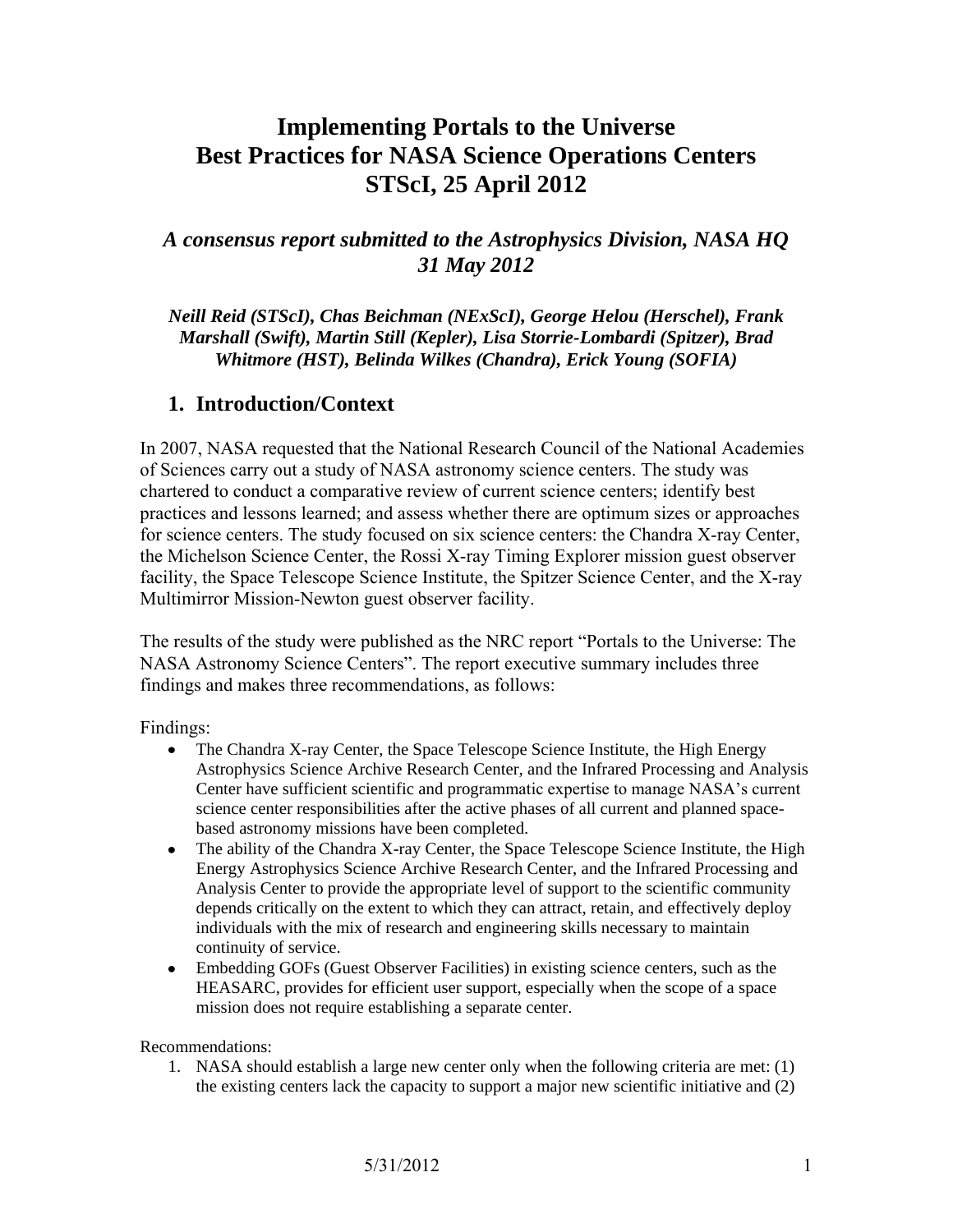there is an imminent need to develop a new infrastructure to support a broad base of users.

- 2. NASA should adopt a set of best practices as guiding principles to ensure the effectiveness of existing flagship and archival NASA astronomy science centers and to select the operational functions of any future centers.
- 3. NASA should ensure that NASA astronomy science centers cooperate among themselves and with other agencies to develop strategies and plans for
	- o Developing common protocols and formats for proposal entry;
	- o Developing a universal infrastructure for data formats and metadata, archiving, and retrieval and analysis tools; and
	- o Providing curriculum materials and professional development programs for K-12 teachers.

# **2. Workshop purpose and format**

The 2012 workshop was commissioned by the SMD Astrophysics Division to assess progress in addressing recommendations made in 2007 "Portals to the Universe" report. In particular, the meeting gave a forum for current missions to highlight areas or tasks that are well supported at their respective science centers, enabling the compilation of a consensus set of best practices for current and future NASA missions. In addition, the meeting provided an opportunity for centers to provide direct feedback to Headquarters on policy issues. The meeting charter is included as Appendix I.

The workshop participants included representatives from missions and science centers that span a range of scale and operational lifetimes. All of the missions run Guest Observer (GO) programs, where observing time is allocated based on peer review of proposals solicited from the astronomical community. HST and Chandra are mature Great Observatories that continue to operate with a full complement of instruments; Spitzer is a Great Observatory that has transitioned from the prime mission to an extended warm mission; SOFIA is a similarly-scaled mission that is currently entering its prime phase, with the additional complexities of scheduling aircraft operations; Kepler is a Discovery-class mission that is currently transitioning from a Principal Investigator-led mission to a community-driven mission; NExScI serves as a Kepler data center and coordinates the peer review process for NASA-allocated observing time on the groundbased Keck and Large Binocular Telescopes; Herschel is an ESA-led mission where NASA is a minority partner but the US-based community has a significant involvement supported by the NASA Herschel Science Center (NHSC) at the Infrared Processing and Analysis Center (IPAC); Swift is an Explorer-class mission focused on detection of highenergy transient events.

The workshop agenda is given in Appendix II. The initial presentations made by each mission summarized the current status and highlighted areas where useful experience has been gained for planning and executing future missions. The latter topics were the focus of the second half of the workshop, with the discussion led by individual mission representatives. Participating in those discussions were representatives from the James Webb Space Telescope and the Fermi Gamma-Ray Space Telescope, in addition to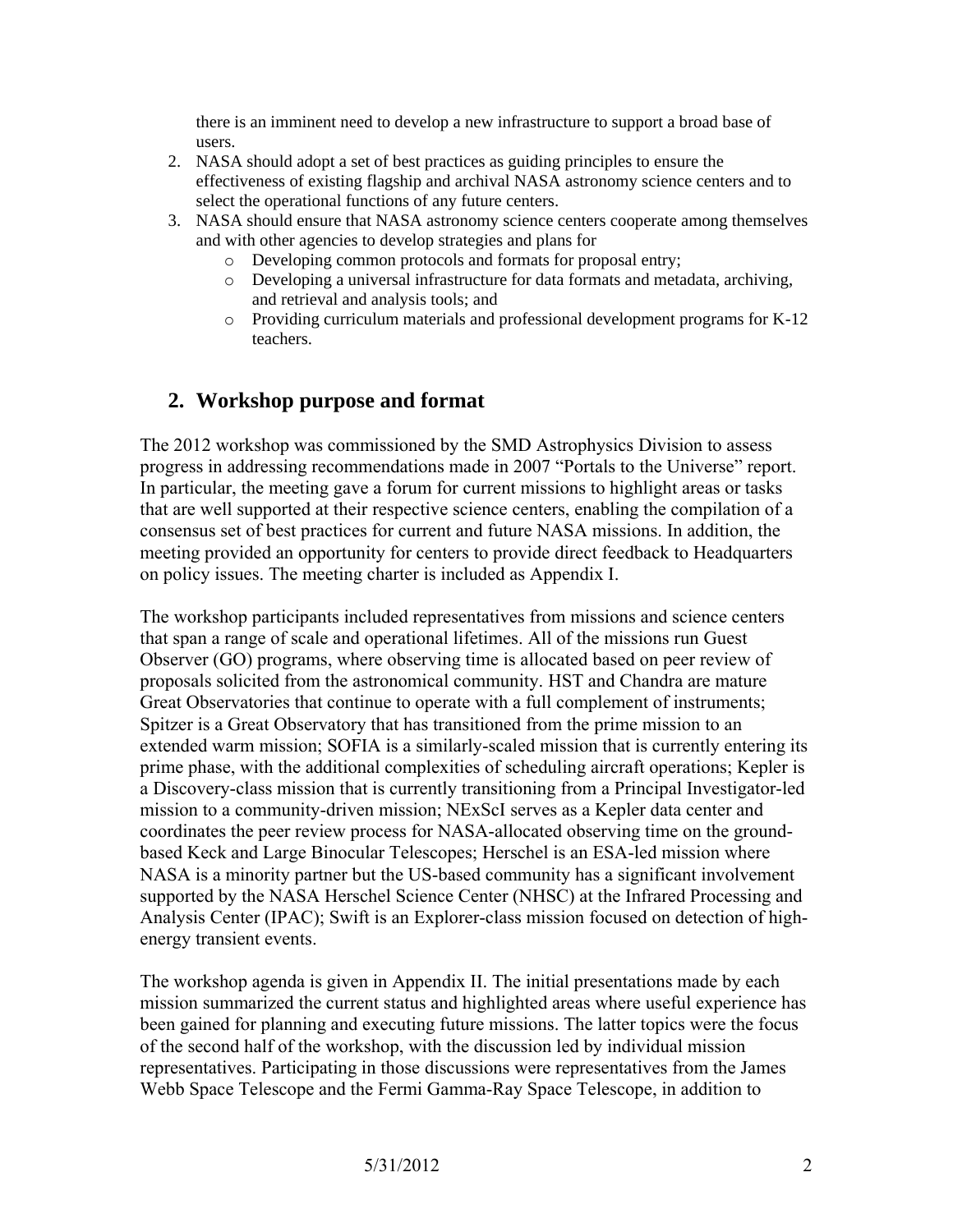members of the Headquarters Astrophysics Division. The full list of attendees is given in Appendix III. Individual presentations are available and can be downloaded from <http://www.stsci.edu/~inr/portals.html> . The present report summarizes the main conclusions arising from the workshop.

# **3. Best Practices for Science Operations Center**

Broad consensus was reached in many areas on the best practices that should be adopted by NASA astronomy science centers, as summarized qualitatively in this section. It should be recognized that the level of implementation of individual recommendations must depend on the resources available to a given mission.

# **3.1 General topics**

- **The primary goal of a NASA Science Operations Center is maximizing the scientific return of a mission for the user community.** Maintaining the health and safety of the facility is a crucial part of this goal.
- **An active research staff is an essential component of an astronomy center in all phases of a mission.** Research staff members play a vital role during the development phase, ensuring that instruments and operations are designed to optimize the scientific performance. In the operational phase, the research staff interacts with and represents the user community, and has a vested interest in maximizing the scientific capabilities and overall productivity of the mission. An active research staff is crucial to maintaining scientific vitality as a mission evolves. During closeout, research staff members optimize the data products for archival science. Finally, research time provides an incentive to attract and retain high quality staff to support and maximize the science return from NASA missions.
- **Missions should be thought through from inception to closeout.** Some missions can be expected to undergo transitions in the course of their lifetime, either in their operational capabilities (e.g. the Spitzer transition to a warm mission, with the loss of cryogen) or operational modes (e.g. Kepler's transition from a PI-led to a community-focused mission). Those transitions should be considered carefully as early as possible, so that systems and processes can be designed with the transition in mind, and to ensure that both science center staff and the community at large are aware of the implications. Actively engaging staff is important in preserving mission vitality and maximizing the science return throughout the full course of the mission.
- **Missions should develop a model that illustrates the impact of reduced resources in terms of reduced scientific productivity.** The model should provide clear trades in support versus productivity (e.g. on-sky science time, instrument modes), and define funding levels where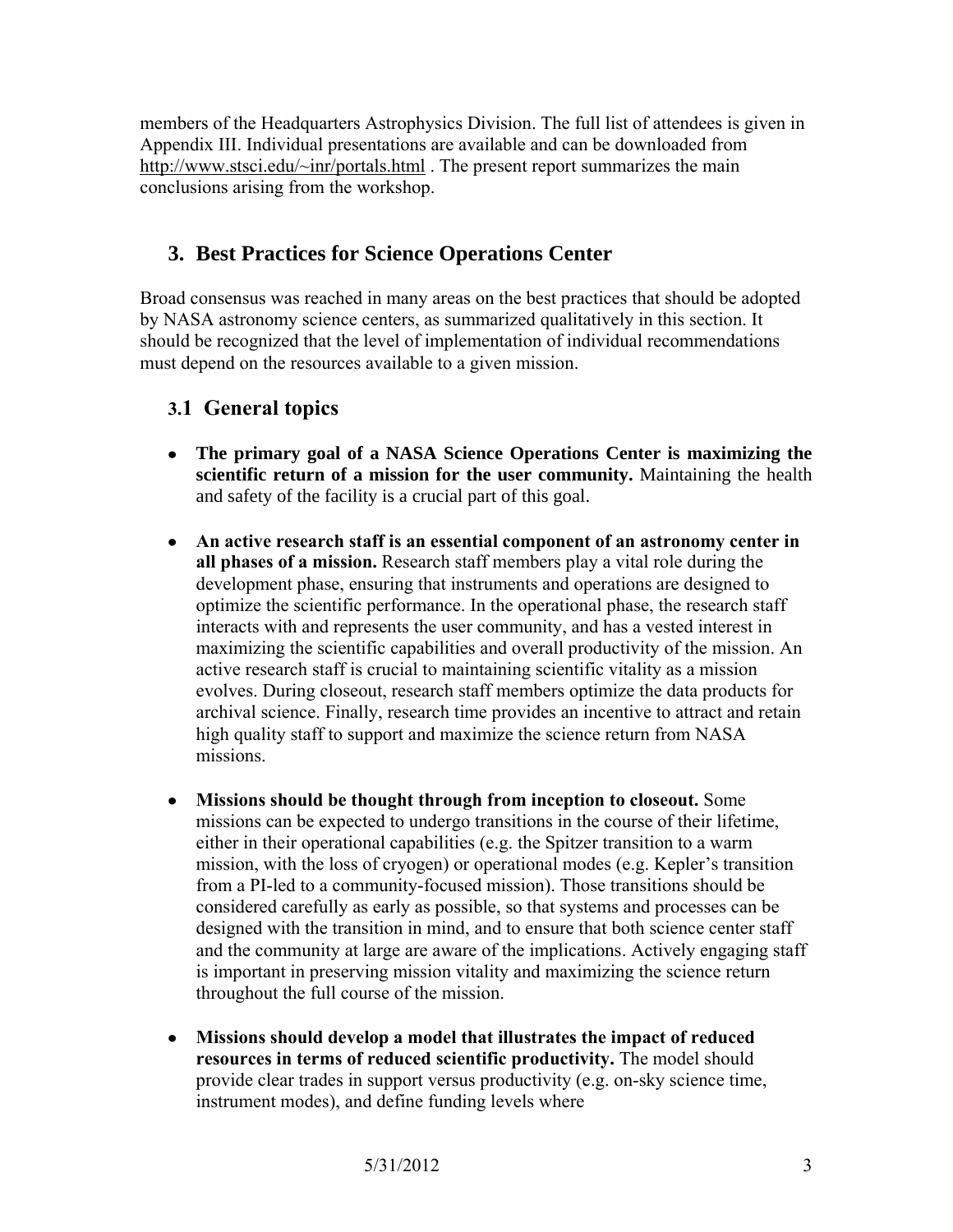- **1.** the science return from a mission begins to drop sharply with further funding reduction (e.g. a 5% funding reductions results in a 20% drop in scientific productivity);
- **2.** the science productivity drops to a level where the science return per dollar makes the mission no longer viable.
- **Joint planning for international missions should start as early as possible.**  Partners should play an integrated role in defining, implementing and supporting all processes from mission definition and support through proposal selection to archival support.

### **3.2 Proposal Processes**

- **All observing time should be allocated through well-defined, verifiable processes. Peer review should be used wherever possible.**
- **NASA astronomy missions should provide proposal submission mechanisms that are simple to use and accessible to the broadest community.** Most current missions use independent standalone tools (e.g. Astronomer's Proposal Tool for HST, SPOT for Spitzer) or web-based tools (e.g. RPS for Chandra, ARK/RPS for Swift). Some missions use a two-phase submission procedure to reduce the initial workload on proposers (Phase I submissions focus on scientific justification).
- **NASA astronomy missions should coordinate their proposal schedules to minimize interference.** Proposers and review panelists for different missions are drawn from the same pool, the astronomical community. As far as possible, current missions collaborate to develop schedules that maintain a minimum of 2 weeks between proposal submission deadlines and between time allocation committee meetings.
- **Time allocation processes should have clear procedures for identifying and dealing with conflicts of interest on the part of members of the review panel, and for maintaining confidentiality of the proposal materials.** In most missions, direct conflicts are usually dealt with by employing multiple panels that cover similar subject areas; proposals that involve participating reviewers can be assessed by an unconflicted panel. Panelists subject to any residual conflicts do not vote on those proposals. All participants sign non-disclosure forms to protect the confidentiality of submitted proposal materials.
- **Time allocation processes should have clear procedures for identifying and dealing with conflicts of interest on the part of the astronomy center staff members who are responsible for conducting the review.** In larger centers, firewalls can be put in place to ensure that staff members who submit proposals are not involved in selection or oversight of panelists that will review those proposals. This is not possible in small centers, where 1-2 staff members are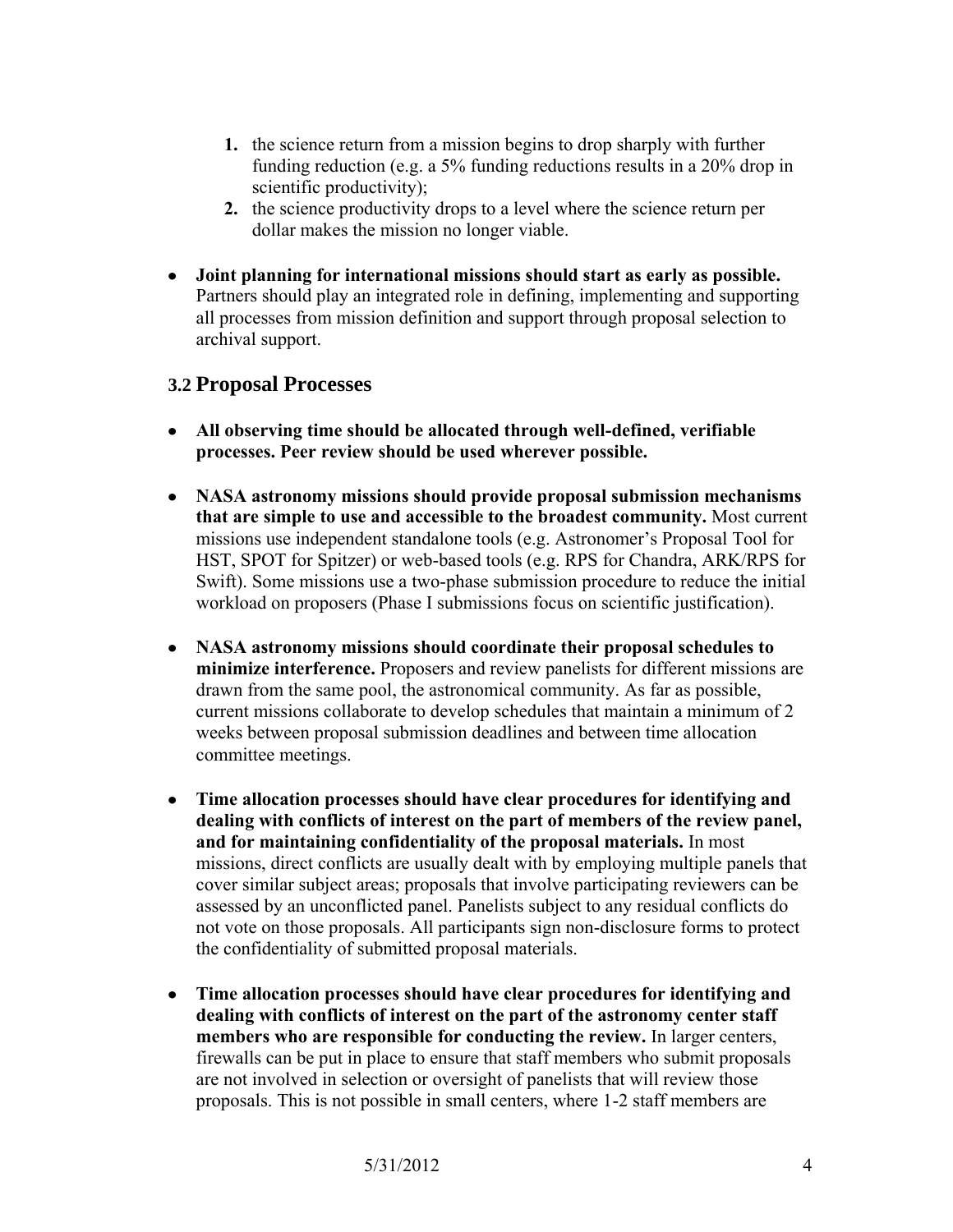responsible for the time allocation process; those staff members are precluded from proposing for time and therefore cannot be involved in research with the facility that they are supporting. Small centers might consider collaboration with other centers/missions to bring in additional personnel, allowing research staff to compete for time on the mission they support. If that option is not available, an alternative would be to allow center research staff to submit proposals for Director's Discretionary time that can be reviewed through a separate process.

- **Community funding is an important tool in increasing the scientific productivity of a mission.** Mission-related funding allows successful proposers to better exploit the scientific potential of their datasets without introducing the double jeopardy of a separate data-analysis funding proposal process. Grants and fixed-cost, advance funded contracts generally provide a more efficient mechanism than complex cost-reimbursable contracts. Centers that are restricted from issuing contracts should create simplified funding instruments for issuing data analysis funding.
- **Consensus favored funding levels set through a formula, although the potential advantages of budget review by committee were also noted.** A funding formula can be applied simply and rapidly; requires less resources from the science center; but may not support the required analysis effort in all cases. A review committee can tailor the funding to match the analysis effort, allowing for specific costs; provides external validation of the work level; but requires more resources and the process takes longer to complete. A formulaic approach is likely to be appropriate for smaller missions and can also be used successfully for larger missions. In some cases, operating missions have used a hybrid system, applying a base-level formula while allowing scope for requests for supplementary funding. In other cases, one or the other approach has been used for different calls on the same mission, depending on the programmatic context, e.g. Key projects vs. regular Guest Observer programs.

### **3.3 Operational Processes**

- **Science input is crucial at all levels.** Research scientists should be embedded members of all design, development and operational teams. All research staff should be assigned specific functions; all functions should be associated with specific research staff.
- **Mission operation concepts and instruments should be developed together, rather than consecutively or independently.** This enables greater interaction between development and operations team members, and can minimize unnecessary differences in operating modes for missions with multiple instruments.
- **Integrate Science Center and Instrument Team staff at the earliest opportunity.** Science center staff will be responsible for instrument support after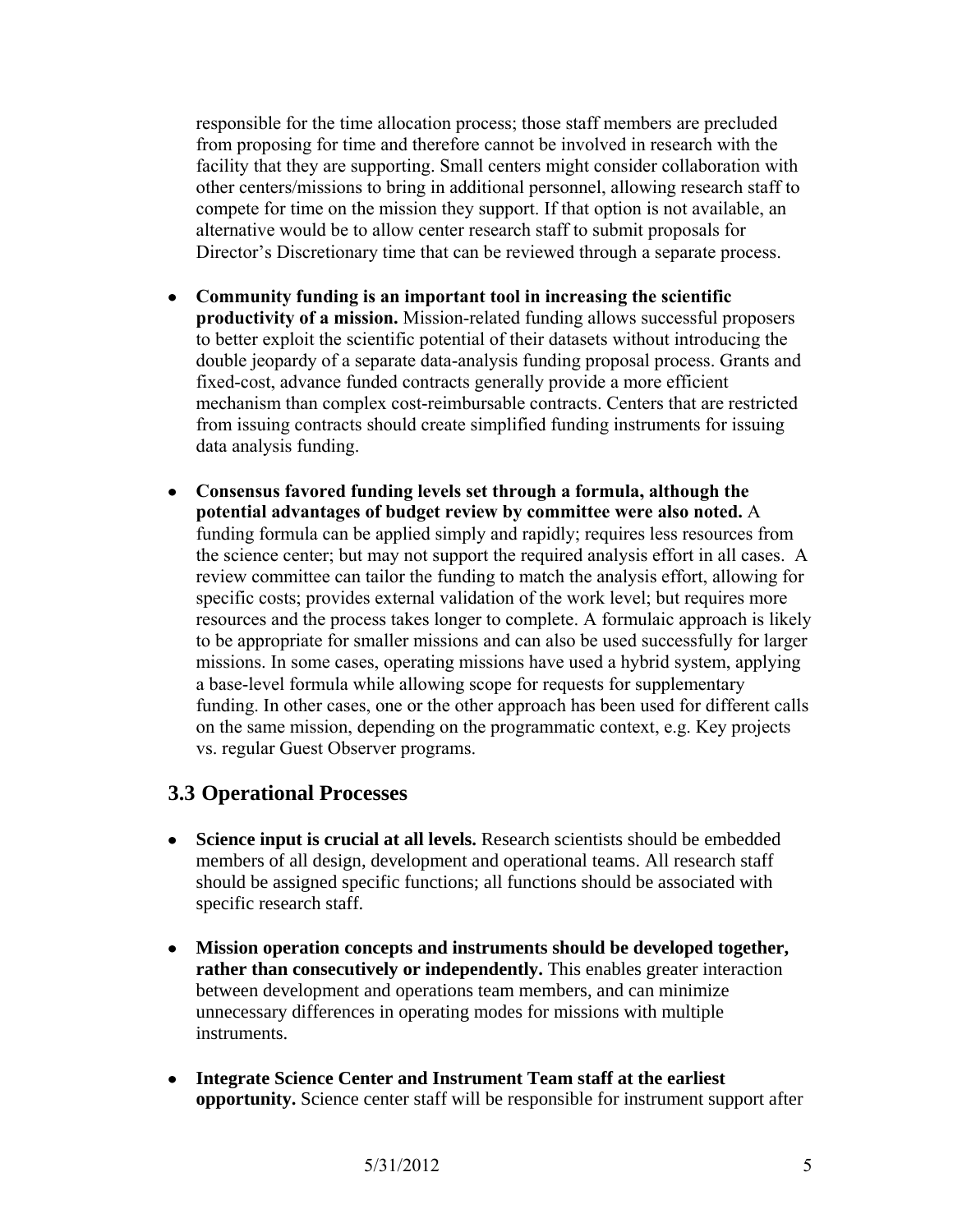launch. Early integration maximizes the probability of a smooth transition from development to operation.

- **Missions should implement an initial core set of observing modes that cover the basic science.** This can lead to reduced cost of instrument development and testing, streamlined pipeline development and enable a well-defined, reliablyexecuted calibration program. Non-standard observations can be handled in engineering mode, at least initially. Additional observing modes can be offered to observers as the mission evolves and as budget circumstances permit.
- **In developing data processing pipelines, missions should collaborate with each other and with the community to make use of tested products and expertise. However, all missions have unique characteristics and will require at least some unique software tools.**
- **Develop planning tools that allow observers to share the workload in preparing observing programs.** Exposure time calculators and prescribed observing modes allow observers to specify observing sequences that can be built into an optimized schedule by science center staff. Non-standard observations require more collaboration between observers and science center staff.
- **Ensure good communications between science operations and mission operations teams.** Co-location can make this easier, but distributed operations can also be very successful if integrated planning processes are established early and maintained through the mission. Good communication on mission progress and achievements is a key step in ensuring that all personnel are engaged in supporting the overall mission goal.

# **3.4 Support for observers**

- **Science Centers require in-house expertise on all aspects of the mission.**  Active research scientists who use the observatory are an effective resource in responding to community questions and concerns.
- **User support systems need to be in place 2-3 years before launch and need to evolve and innovate as the mission evolves.** Maximizing the scientific impact requires a well-educated community that can rapidly take advantage of the capabilities offered by a new mission. Data challenges provide an effective mechanism for training the community to deal with real data. Exposure Time Calculators allow the community to explore the potential capabilities of a mission well before launch, since telescope time on orbit is extremely valuable and irreplaceable. Proposal planning workshops held prior to the first and second proposal calls help the community write better proposals and take full advantages of new facilities.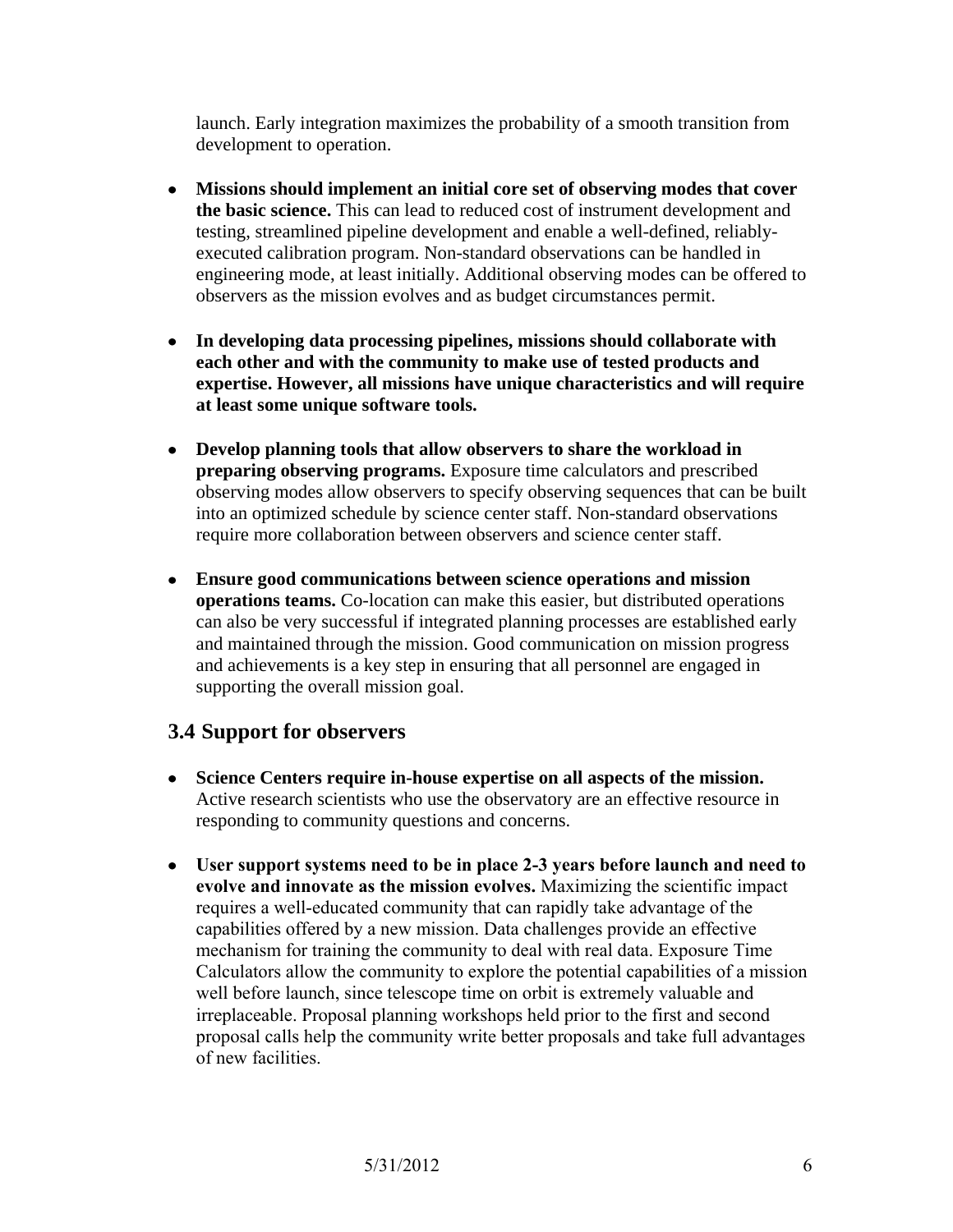- **Data reduction software should be ready and fully tested by launch.** Systems should be beta-tested by Science Center and external research scientists.
- **Documentation should be readily available through multiple access points.** Science Centers should provide web access to handbooks, calls for proposals, instrument reports, and other documentation. Web pages/threads can be devoted to specific topics of interest.
- **Science Centers should provide at least Level 1 pipeline processed data products for the community.** Level 1 data are calibrated in physical units and have instrumental signatures removed but, depending on the instrument, may require additional processing to be science ready. Access to enhanced processing tools and higher level science products, such as those provided by Legacy/Treasury programs, is also desirable. Experience has shown that higher level science products (e.g. source lists, image mosaics) generated by large programs or by ancillary data processing tools are most utilized by the community, and contribute significantly to the overall impact of NASA missions.
- **Helpdesks continue to provide an important means of addressing specific individual questions, particularly with regard to proposal preparation and data analysis.** Clear protocols should be in place to route questions to the appropriate (single point) reference source for missions with multiple access paths. Web-based tools, such as links to sites with FAQs (Frequently Asked Questions) or wikis that provide a forum for community members to share information, can supplement traditional helpdesks.

# **3.5 Community Interactions**

- **The infrastructure for supporting community interactions needs to be in place before "first light".** Maximising the scientific impact requires a welleducated community that can rapidly take advantage of the capabilities offered by a new mission.
- **"Hands-on" training workshops, analyzing real data, provide an important mechanism for educating the community. In addition,** webinars and other web-based fora provide important mechanisms for broadening community access to information on tools and techniques for data analysis.
- **Regular meetings with user committees provide a direct link with the community. The committee membership should be selected to give appropriate representation of the external community.** User committees can advise missions on their current performance and serve as a sounding board for potential innovations. More focused groups can be convened, if necessary, to provide community input on specific (technical) issues. High-level advisory committees can also serve in the important role of providing strategic advice early on in the development of missions and during periods of transition.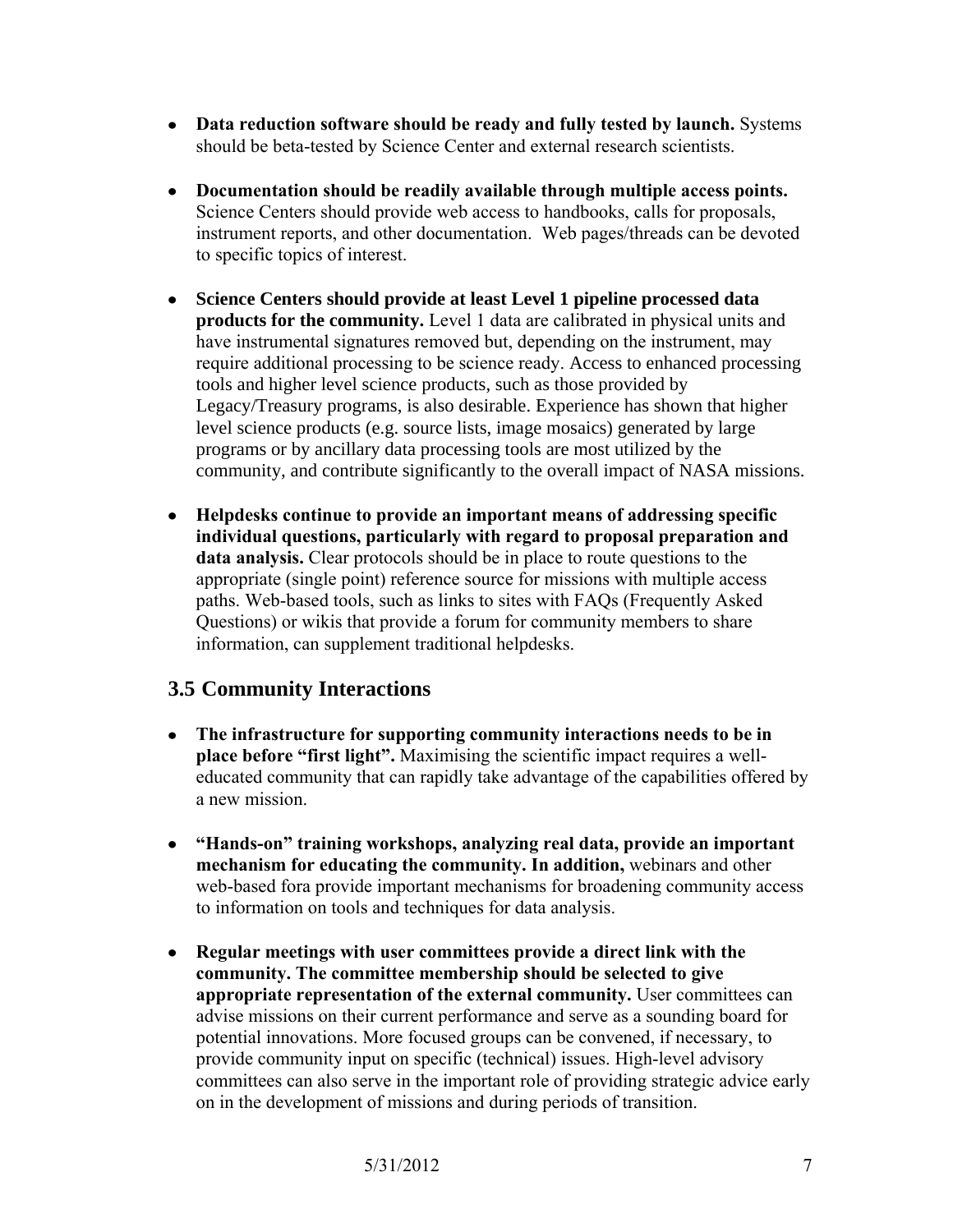- **Science conferences remain an important forum for engaging directly with the user community.** Locally-hosted conferences can bring the community into contact with a broad cross section of science center staff, and highlight missionspecific scientific capabilities; science center booths or town halls at national conferences, such as AAS meetings, bring the missions to the broader community.
- **Science Centers need to take advantage of modern media resources.** Web pages can serve as repositories for documentation, mechanisms for community feedback and a means of engaging the public through Citizen Science programs. Social media (e-mail, twitter, facebook, blogs, YouTube) can supplement more traditional newsletters (paper and electronic) in disseminating press releases and news updates from NASA missions.

# **3.6 Archival Support**

- **The data archive should be an integral part of mission planning.** Archives should not be afterthoughts. The interface with the permanent archive (parameters archive, data formats, naming conventions) should be defined before launch. A permanent archive should be used during the mission, rather than placing data in an interim archive.
- **Archives should provide rapid access to verified, science-ready data.** Archives should provide open access to non-proprietary datasets. Archives should incorporate calibration data, metadata and telemetry data that are relevant for scientific programs. Developing tools that make it easier to browse the available data (e.g. footprints, interactive image displays) can greatly increase the scientific utility of archives.
- **Users should be provided with tools for reproducing processed datasets from low-level data.** As the mission evolves, opportunities will arise to reprocess data using new calibration information and to combine datasets collected by different programs and/or different instruments. Archives may provide on-site computer resources for large-scale data processing. Alternatively, the mission should plan on reprocessing all data when calibration, reduction algorithms and artifact mitigation are well understood.
- **High-level data products have the highest impact, and missions should provide support to the community for their production.** Such products include: mosaic image datasets; flux-calibrated multi-instrument spectral datasets; source lists with calibrated astrometric, flux and morphological parameters; and target lists with cross-mission source identification.
- **Data processing techniques generally evolve throughout the course of a mission as science centers acquire greater understanding of detectors and instruments. Planning should explicitly include a final data re-processing**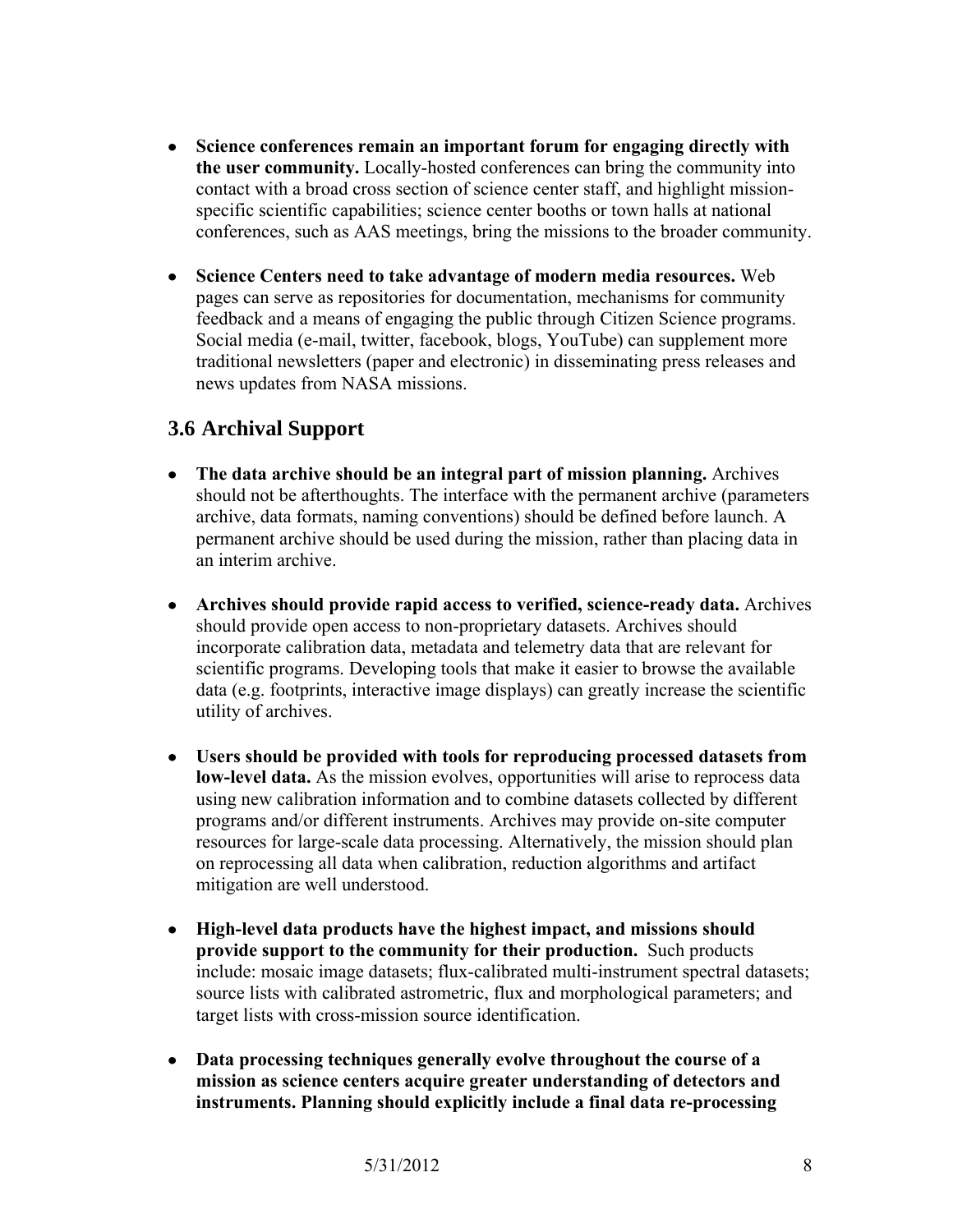**during closeout to ensure that permanent archives include data products of the highest quality and integrity for long-term use by the community.**

### **3.7 Policy Issues**

- **NASA should explore additional options for enabling scientists employed at its centers to participate in reviews, user committees and working groups.**  NASA scientists can provide valuable insight on a wide range of issues that affect the scientific utilization of missions and facilities. Greater participation can both strengthen those review processes and provide valuable experience for the scientists.
- **Appropriate resources should be allocated to smaller missions to enable complete data re-processing at the mission's end, and to produce the final archive data products.**
- **Science Centers should set appropriate security constraints on access to software and software products.** NASA software requirements and FISMA interpretation vary from center to center. Security concerns need to be taken seriously, but undue restrictions can result in serious obstacles to public data dissemination and significant reduction in mission scientific productivity.

# **4. Summary**

NASA missions and astronomy centers have collaborated and shared experiences extensively in past years, primarily in a bilateral fashion. This workshop provided a forum for exchange of information spanning a broad range of operational issues among multiple astronomy centers. The meeting showed that there are many areas where missions have converged on similar methods of addressing specific issues, but also highlighted other areas where missions differ in their approach. As such, it proved a valuable learning opportunity for all attendees. The remaining diversity in approach reflects the complexity of some issues, and the richness of potential solution space. The ability to experiment with different approaches is itself a valuable learning opportunity.

Maintaining good communications between the various astronomy centers is extremely important and continues at many levels, from individuals contacting their counterparts at other centers to tap experience in key areas to more formal site visits by one or more personnel to learn about particular aspects of mission operations and user support. Astronomy center staff members also serve on Users' Panels, review panels and other forms of oversight or advisory committees for other missions. Future multi-mission workshops, perhaps at  $\sim$ 2 year intervals, can supplement those ongoing activities and provide further opportunities for broad information exchange and cross-fertilization among NASA's active missions.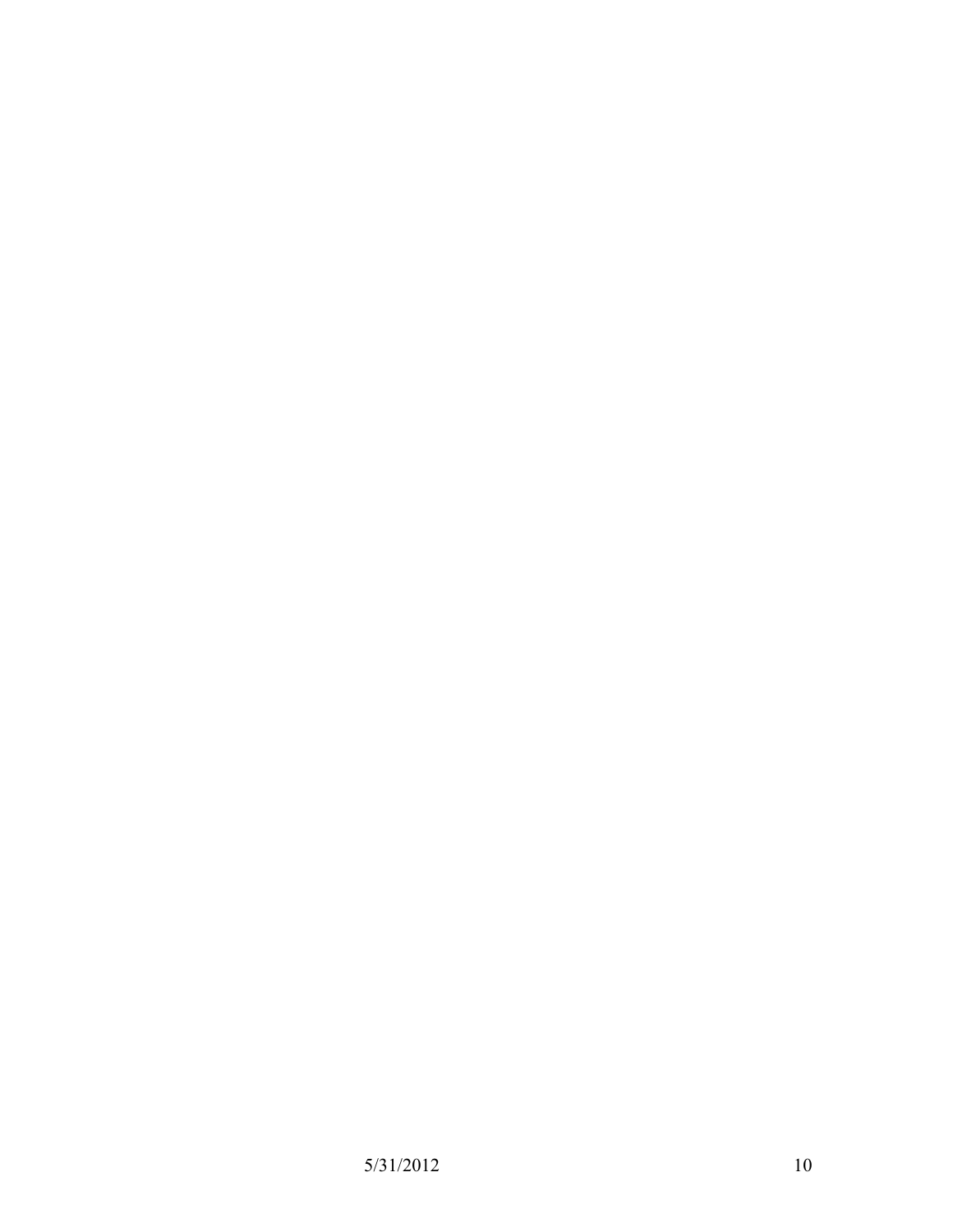# **Appendix I**

### **Implementing Portals of the Universe**

## **Charter: 4/12/2012**

In 2007, the National Research Council completed a thorough comparative review of NASA astronomy centers, assessing the roles and services that they provide to the community. The conclusions from that review are summarized in the NRC publication "Portals of the Universe". These include recommendations that NASA should adopt a set of best practices as guiding principles to ensure the effectiveness of existing astronomy science centers, and that NASA should ensure that science centers should cooperate among themselves and with other agencies to develop strategies and plans. The purpose of this workshop is to provide a forum to understand the current processes used by various astrophysics science centers and identify the current best practices candidates in a report to the Astrophysics Division.

The participants in this workshop will include representatives from the Chandra X-ray Center, the Spitzer Science Center, the Infrared Processing and Analysis Center, the NASA Exoplanet Science Institute, Space Telescope Science Institute, Goddard Space Flight Center (SWIFT mission), NASA-Ames (Kepler), and the SOFIA Science Center. Each center will be asked to report on their process for each of the following areas and what they consider works well or not and why:

- Proposal process
	- o Schedules and coordination with other observatories (ground and space)
	- o Submission tools and proposal format
	- o Evaluation processes
	- o Grant administration and budget processes
- Community interaction
	- o User committee
	- o Newsletters and Technical Reports
- User support
	- o Documentation needs prior to proposal submission
	- o User query support/helpdesk
	- o Direct support during observations
	- o Post-observation support for data reduction and analysis
	- o User committee
- Operational processes
	- o Observation planning and scheduling
	- o Instrument calibration
- Archival support
	- o Data Storage
	- o Long-term data curation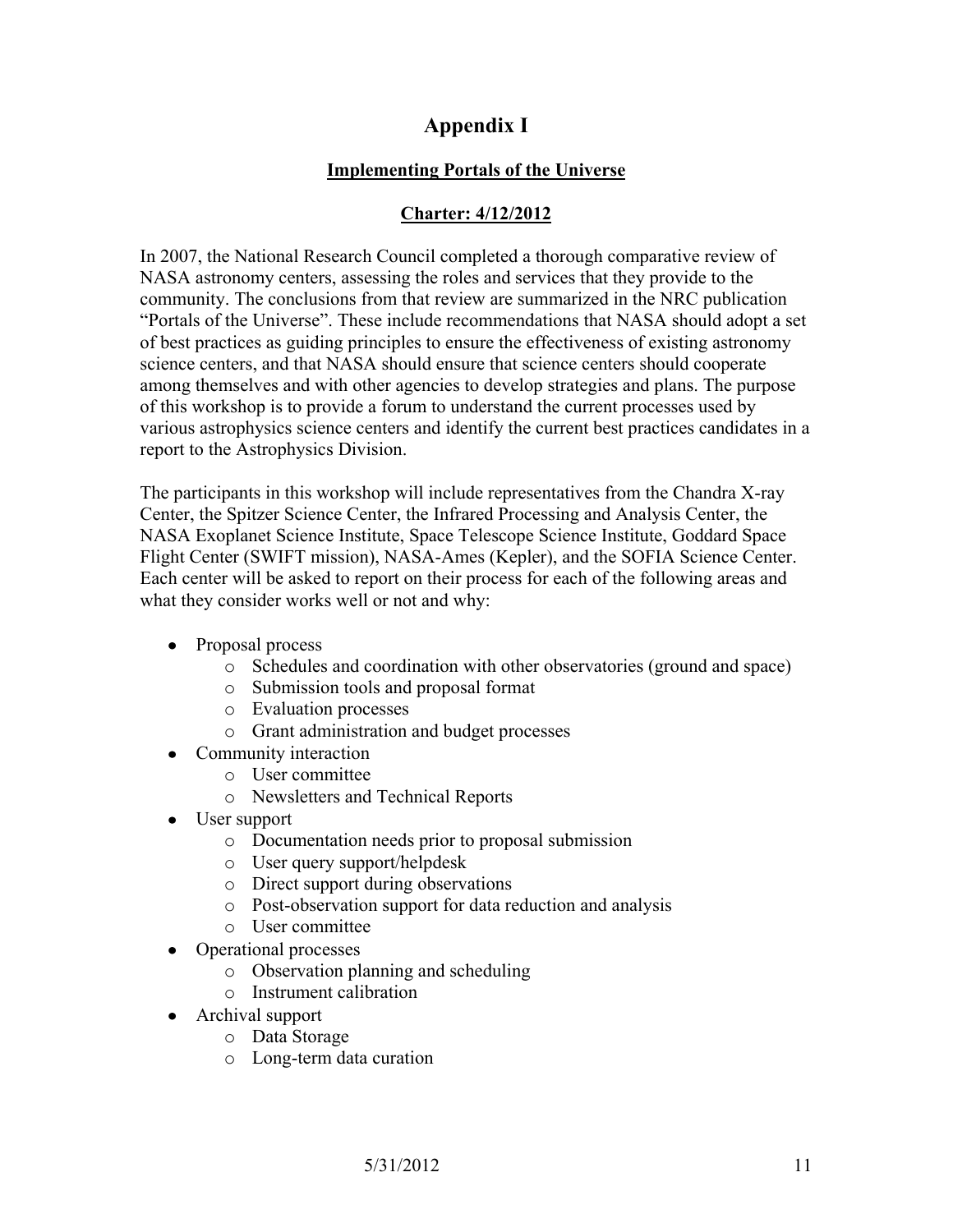In additional, each participant will be asked to identify issues they may have with Astrophysics science policy issues and suggestions for improvements. In particular,

- Duplication policies
- Data Access restrictions
- Complaint processes

The workshop will be held at the Space Telescope Science Institute, Baltimore, in Spring 2012. It will last 1 day. It is anticipated that 2-4 representatives from each science center will attend the workshop in person, and the meeting will be webcast in a manner to allow interactive participation by scientists at remote locations. Remote attendees will be asked to register in advance of the workshop.

The meeting format will comprise a series of 30-45 minute presentations by a representative from each science center, followed by a 30 minutes period for further discussion. A final session will be scheduled for developing the final products of the workshop:

- 1. A document giving feedback on NASA policies that are constraining operation and may require modification. 3 topics were mentioned: proprietary time; processes for awarding DD time (which probably falls under the proposal process discussion); and guaranteed time for science centers.
- 2. A best practices document, to be used as a guide for establishing future science operation centers. The NRC Portal report gives high level guidance; this document will focus more on implementation. Contrasts between large and small missions should be drawn, where appropriate. There may also be differences stemming from operational modes: surveys vs GO-dominated missions; collaborative missions with other agencies vs NASA-only missions; multi-user vs PI-led missions.

At the end of the workshop, an oral briefing will be presented to the Astrophysics Division and a written presentation provided to the Astrophysics Division within one month after the workshop.

The presentations, report to the Astrophysics Division, and the webcast will be archived at STScI and made available to the broader community, with links established at the appropriate NASA SMD web pages.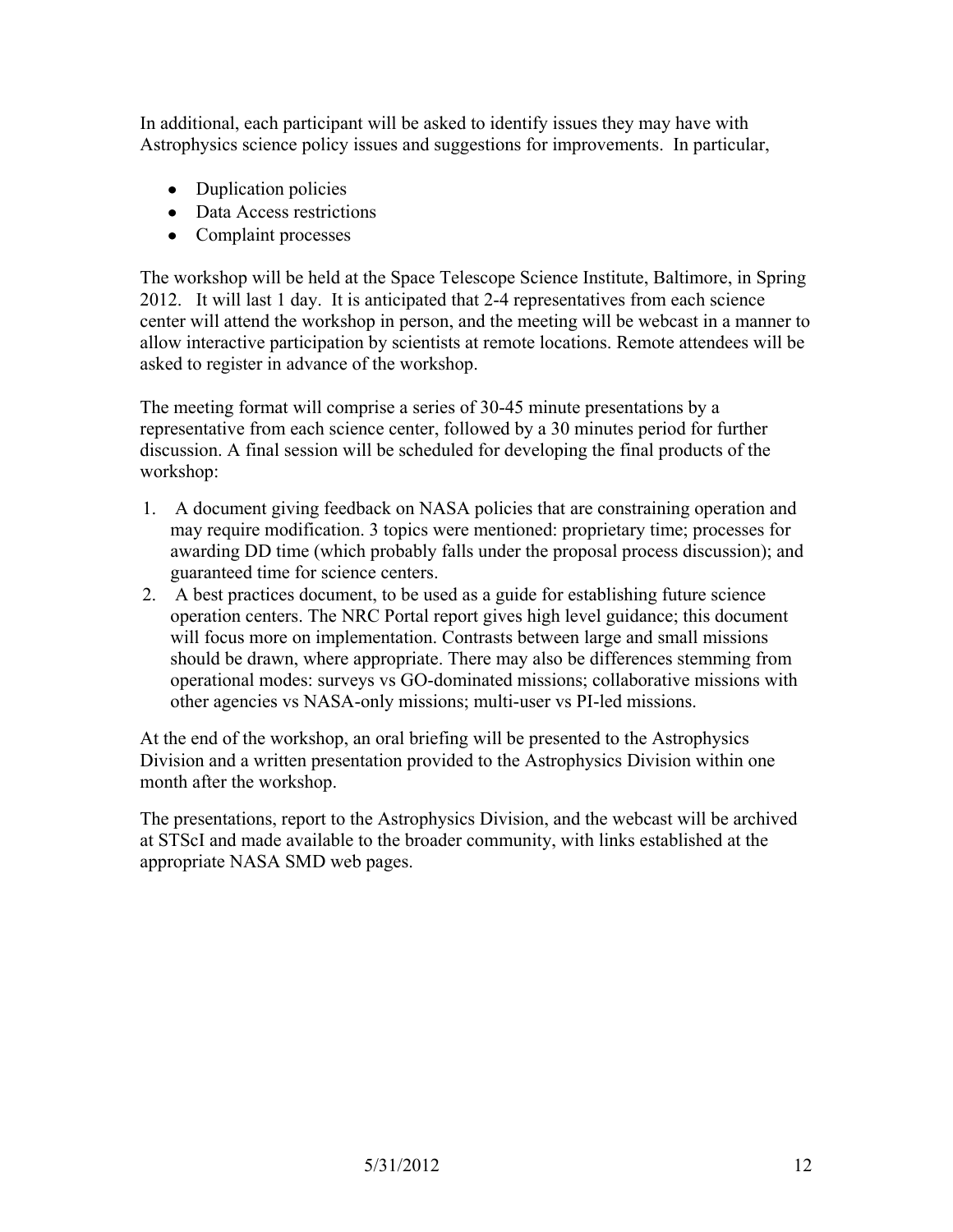### **Appendix II Implementing Portals of the Universe STScI, April 25 2012**

### **Agenda**

**8.45 Welcome Matt Mountain, STScI 8:50 Introduction and context Paul Hertz, NASA HQ**

#### **Recommended best practices**

| Belinda Wilkes, Roger Brissenden, CXC |
|---------------------------------------|
| <b>George Helou, IPAC</b>             |
| <b>Brad Whitmore, STScI</b>           |
| <b>Martin Still, NASA Ames</b>        |
|                                       |

**10:20 Break**

| <b>10:40 NExScI</b> | Chas Beichman, NExSci                         |
|---------------------|-----------------------------------------------|
| <b>11:00 SOFIA</b>  | <b>Erick Young, Sofia Science Center</b>      |
| 11:20 Spitzer       | Lisa Storrie-Lombardi, Spitzer Science Center |
| <b>11:40 SWIFT</b>  | <b>Frank Marshall, GSFC</b>                   |
| 12:00 Discussion    |                                               |

**12:30 Lunch**

#### **Discussion topics**

**13:30 Proposal Processes led by Brad Whitmore 14:00 Community Interaction Martin Still 14:30 User Support Belinda Wilkes** 

**15:00 Break**

**15:15 Operational Processes Lisa Storrie-Lombardi 15:45 Archival Support Frank Marshall 16:15 Policy Issues Chas Beichman 16:45 Discussion 17:15 An initial summary Neill Reid, STScI**